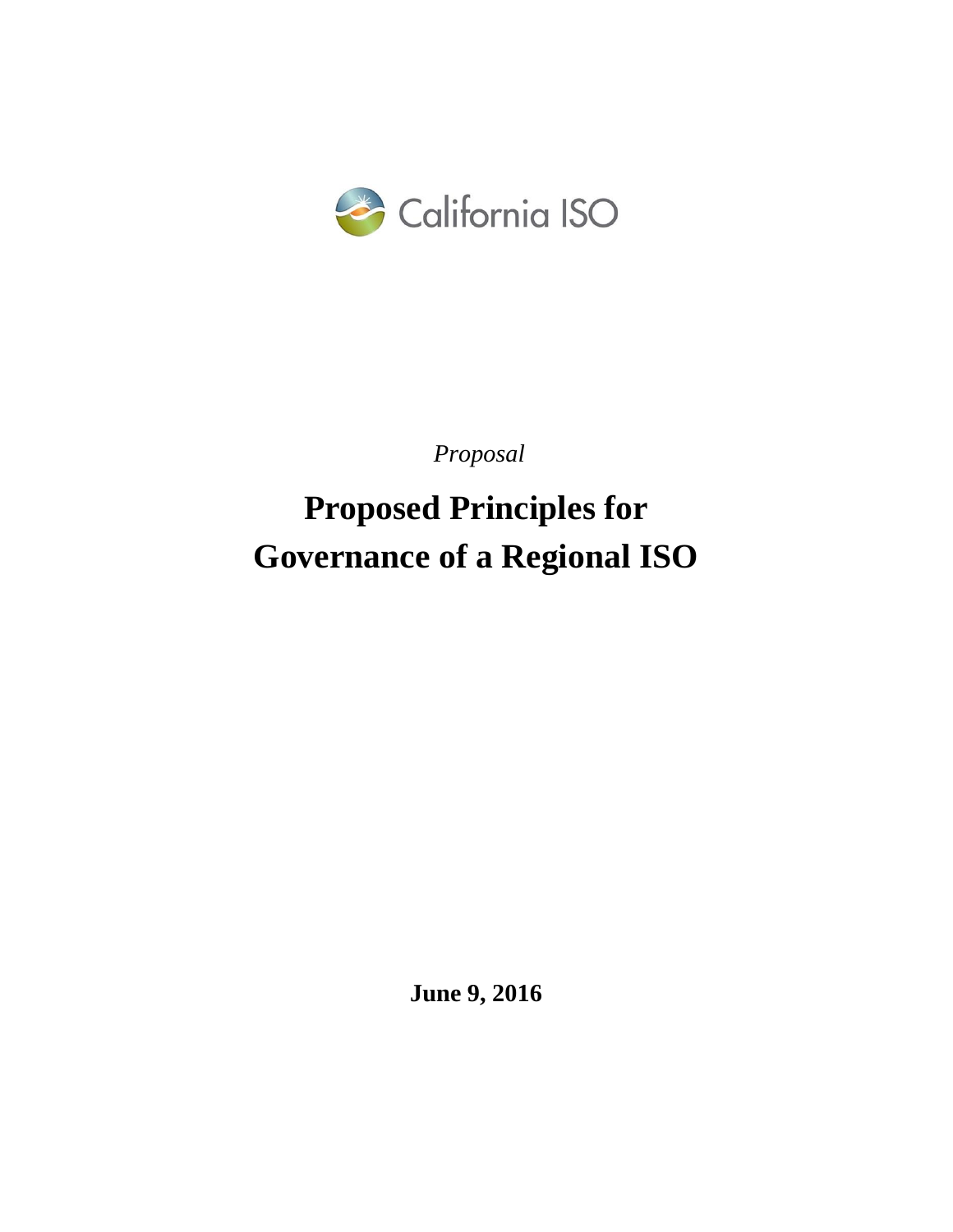# **Introduction**

This proposed set of principles for regional ISO governance is based on many months of consideration of various white papers and testimony by state energy leadership and a broad range of stakeholders from California and across the West. The ISO will present this proposal and seek comment on it at two public workshops that will take place in Sacramento and Denver on June 16 and June 20, respectively. Stakeholders also will have an opportunity to submit written comments on the proposal through an open docket at California Energy Commission [\(16-RGO-01\)](http://www.energy.ca.gov/sb350/regional_grid/documents/index.html), with comments requested by July 7.

A revised proposal will be presented at a joint state agency workshop, and based on further input, prepared for transmittal to the Governor and Legislature, pursuant to Section 13 of [SB 350.](https://leginfo.legislature.ca.gov/faces/billNavClient.xhtml?bill_id=201520160SB350)

The principles in this proposal could be incorporated into state legislation that, if enacted, would also sunset or repeal the provisions of the current ISO governance structure.

Should such a proposal be approved through California legislation, a transitional committee of stakeholders and state regulators would be formed, similar to the one used to develop the EIM governance structure. The transitional committee will integrate these core principles into corporate governance documents that it develops.

# **The proposal**

# **1. Preservation of State Authority:**

- The ISO's new governance structure will include binding provisions to protect and preserve state authority over matters currently regulated by the states themselves, including procurement policy, resource planning and CPCN approvals for utilities within their jurisdiction, and resource or transmission siting within their state.
- This will include a provision in ISO bylaws or other corporate governing documents that prevents the ISO from adopting any policy that would diminish or impair state or local authority in those areas.
- This also will include a provision that prohibits the ISO from proposing or endorsing any centralized market for forward procurement of electric capacity products.
- The bylaws or other corporate governing documents will require that these provisions relating to state authority cannot be changed absent both unanimous approval by the ISO Board and approval by the new body of state regulators (described below in Section 7).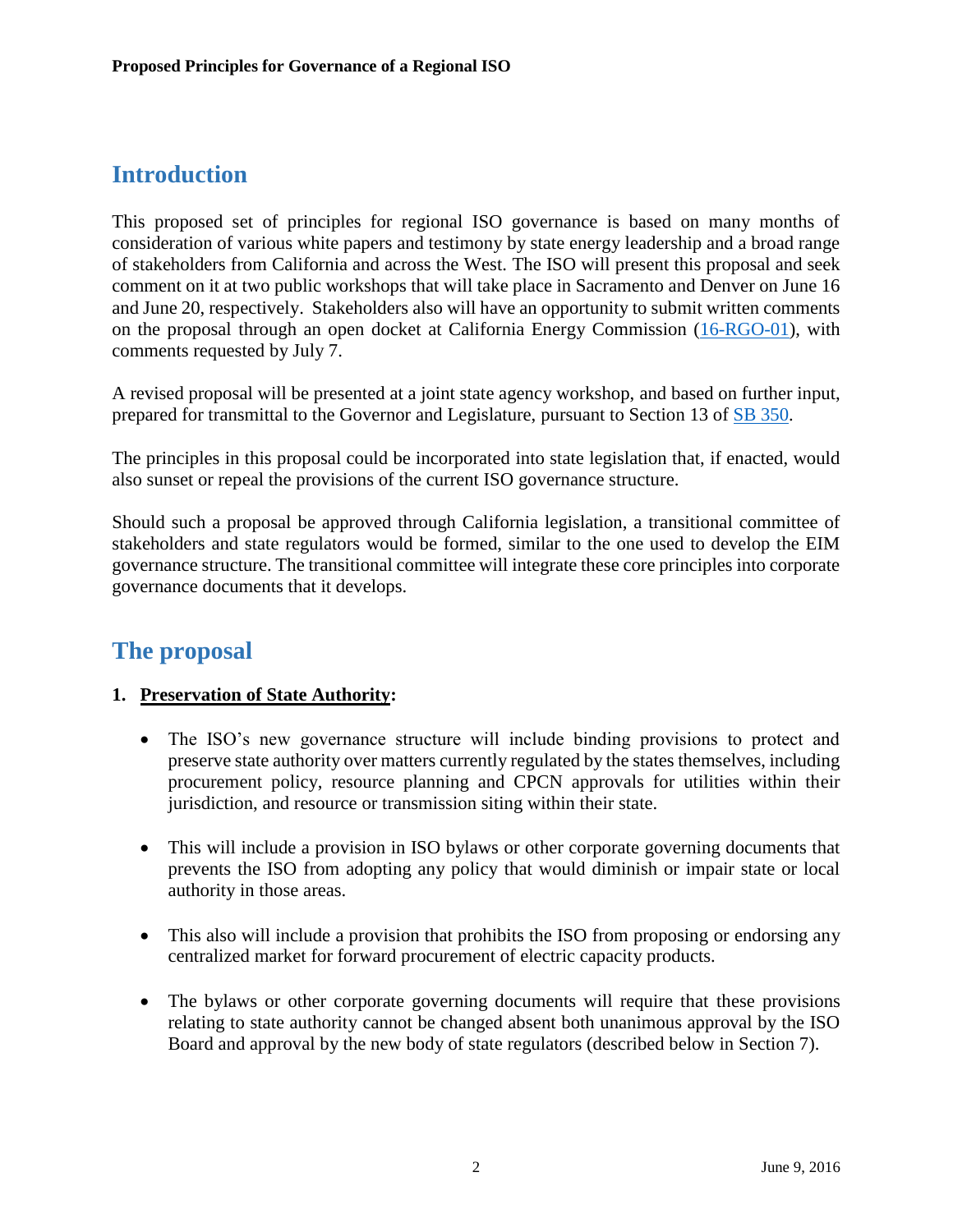# **2. Greenhouse Gas Accounting:**

- While preliminary study results indicate that there will be a reduction of greenhouse gas emissions in California and regionally as result of a western regional ISO in 2030, they also show potential minor GHG emission increases in 2020. We invite comments on how any such short term emission increases could be mitigated.
- To accommodate a regional balancing authority area spanning multiple states, the ISO will need to develop a transparent methodology for tracking and accounting for greenhouse gas emissions, which must include a means to identify such emissions that are attributable to California load and resources located in California and out-of-state resources serving California load.

#### **3. Transmission Owner Withdrawal:**

 The regional governance structure shall ensure the right of participating transmission owners to withdraw from the ISO, either voluntarily or in light of an order by their state regulator.

#### **4. Transitional Committee of Stakeholders:**

- A transitional committee on governance will be established and charged with implementing the governance design that embodies the requirements set forth below.
- The committee, which will be appointed by the ISO Board and comprised of a representative cross section of stakeholders and state regulators throughout the region, will submit its proposal to the Board within 6 months of its inception. The ISO will support this process as necessary.
- Once the ISO Board accepts the proposal, the committee will oversee drafting of the corporate documents implementing it. $<sup>1</sup>$ </sup>

# **5. Initial Board and Transition Period:**

l

- The initial board will include the five current members of the ISO board and four new members selected by the other states within the expanded regional footprint through a process endorsed by those states.
- The establishment of this initial board will be triggered when the new corporate governance documents are approved by the ISO Board and have become effective.

<sup>&</sup>lt;sup>1</sup> Because the ISO's current governance structure is established in California statutes, implementation of such a proposal will depend upon enactment of legislation in California that sunsets or revises the relevant provisions. Implementation may also be contingent on other regulatory review by FERC and potentially the IRS.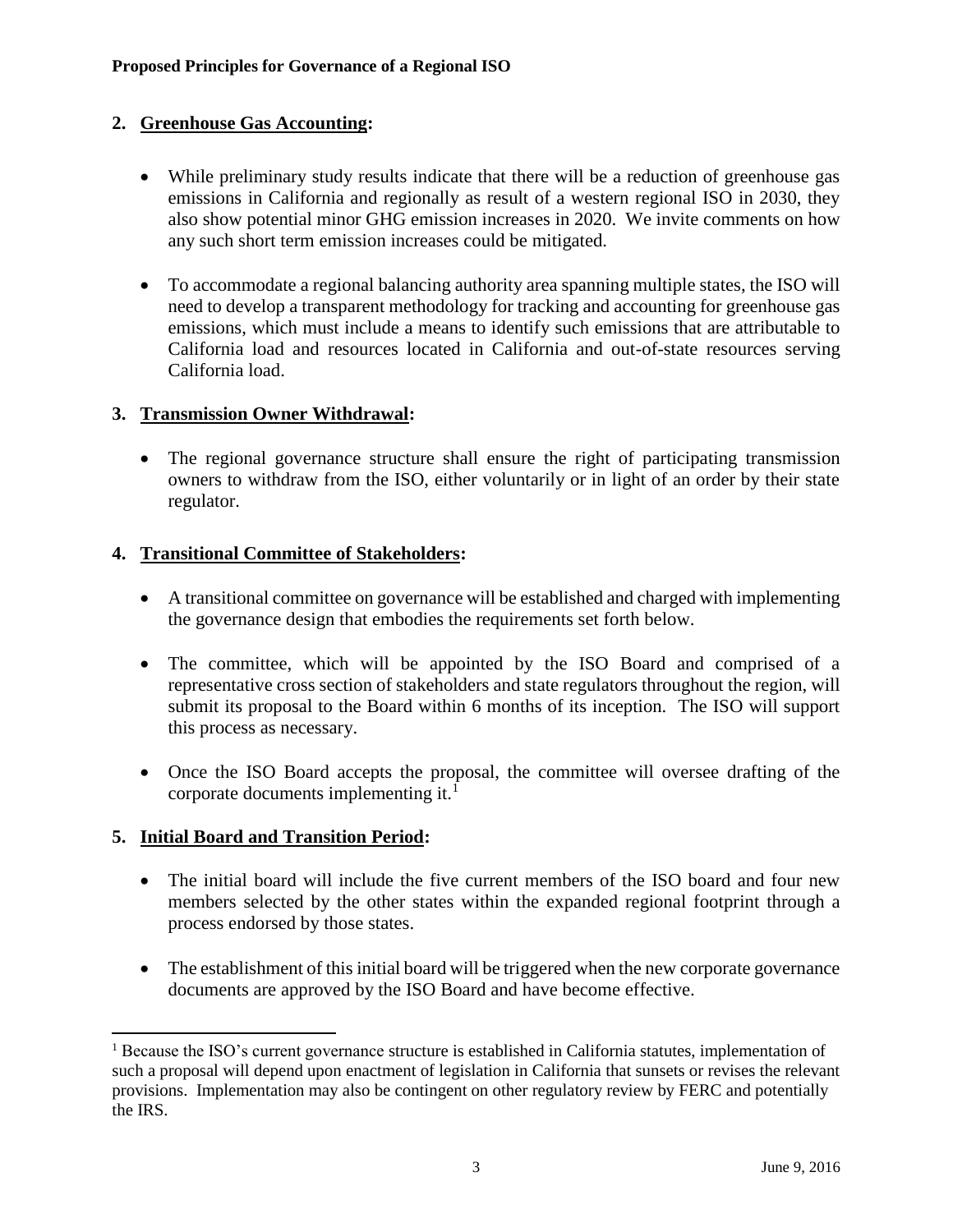- There will be a transition from this initial board to a board selected through a new nomination and approval structure.
- Members of the initial board will have terms that are staggered in such a way that the California-appointed members will constitute a majority of the state-selected members for the transition period. After the transition period has passed, the board will be comprised entirely of individuals selected by the new nomination and appointment method.

# **6. Composition of Regional ISO Board:**

- The transitional committee will develop a new nomination and approval process that will be used on a going-forward basis, beginning either at the end of the transition period or when the terms of the initial board members with the shortest terms expire.
- This new process will include stakeholder input on board candidates and will focus on establishing a board with professional expertise in relevant areas. It will also include a role for states in the nomination or approval process.
- The regional board (both during the initial phase and after the transition) will consist of nine members, all of whom must meet FERC requirements, including financial independence from market participants.

# **7. Establishment of a Body of State Regulators:**

- The governance will include a body of state regulators to provide policy direction and input on matters of collective state interest.
- The body will be incorporated as a non-profit entity separate from the ISO, with a budget funded by the ISO through a tariff mechanism approved by FERC.
- One regulator from each State in the regional ISO footprint will serve on the body.
- One individual appointed by the publicly-owned utilities within the ISO footprint will also serve on the body in a non-voting, advisory capacity. This individual will participate in all deliberations of the body, providing input on matters of interest to public power entities.
- Once regional governance is in place, the body of state regulators will have primary authority over regional ISO policy initiatives on topics within the general subject areas of transmission cost allocation and aspects of resource adequacy, as defined in more detail by the transitional committee in consultation with state regulators and the ISO.
	- A. Primary authority means the body will play the lead role for its defined areas of authority in directing policy for the regional ISO, and policy approval by the regulators body would be a prerequisite to any ISO Section 205 filing with FERC.